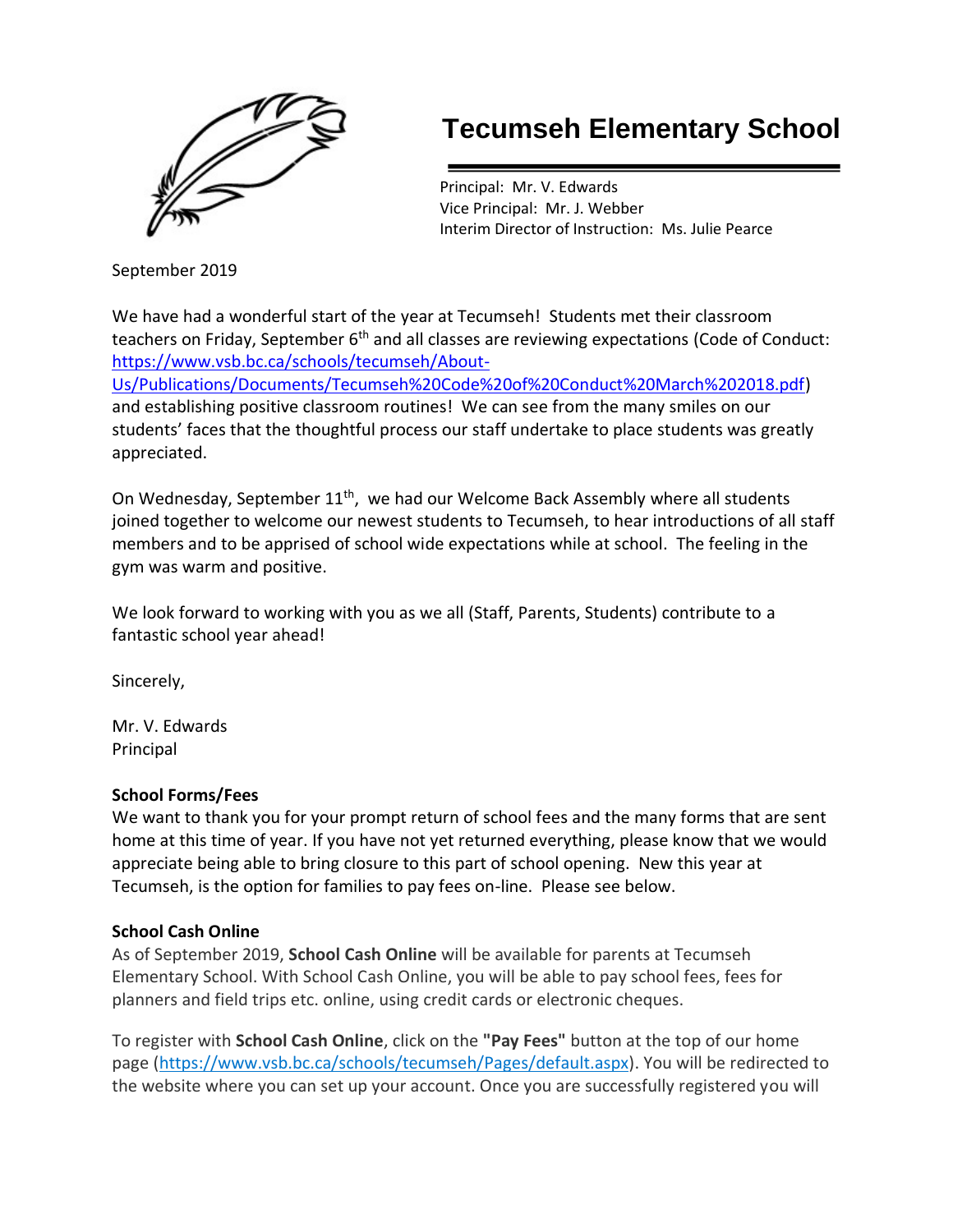receive email notifications for all school related events or items that can be paid for using this convenient and secure, on-line service.

This tool will make the paying of fees faster and safer and free up your child(ren) from having to remember bring forms and money to school.

## **Cell Phones/Electronics (laptops, iPads, etc)/Valuable Personal Items at School**

At the assembly, expectations around cell phones/electronics/items of value at school were shared with students. Students are asked to turn off and secure their cell phones (e.g. in backpack, in classroom) during the school day unless the teacher has given approval for use for instructional purposes. No cell phones/electronics should be outside during recess and lunch. Students are not to photograph other students while on school grounds.

While we understand that some families supply their child with a cell phone for safety purposes (e.g. to send a text message to their parent to indicate they have arrived safely at school), we ask that students send the communication when they arrive safely at school, and then put away/secure their cell phone. We encourage students to have in-person, social interactions with peers while at school and not be "glued to their screens" while they are waiting for their school day to begin. Should an exceptional situation arise that the student needs to continue to use their phone to communicate with their parent, we ask that students come to the Main Office and let us know of the situation, so that we can best support them. Thank you for reviewing these expectations with your child(ren).

Students were also reminded that the school does not encourage them to bring electronic/valuable personal items (toys, trading cards, stuffed animals) to school and the school will not be responsible for lost/damaged electronic/personal items.

## **Bicycles/Scooters/Skateboards/Rollerblades/Heely Shoes**

It is so wonderful to see so many students using our bike racks and finding ways to be physically active when travelling to school. Students are reminded that they must wear a helmet and to dismount from their wheeled item (bike, scooter, skateboard, rollerblade/skates, Heely shoes) when they are on school grounds. Our school grounds are delineated with fencing on East 41<sup>st</sup> Avenue, Beatrice Street, East 43rd Avenue and Commercial Street.

## **We are a "Nut Aware School"**

As we have a number of children at Tecumseh who have severe/life-threatening allergies to nuts, we ask for your assistance in limiting the foods that contain nuts coming to the school. You may notice signage within the school, on classroom doors indicating this. Thank you for your support in keeping our school safe for all of our students.